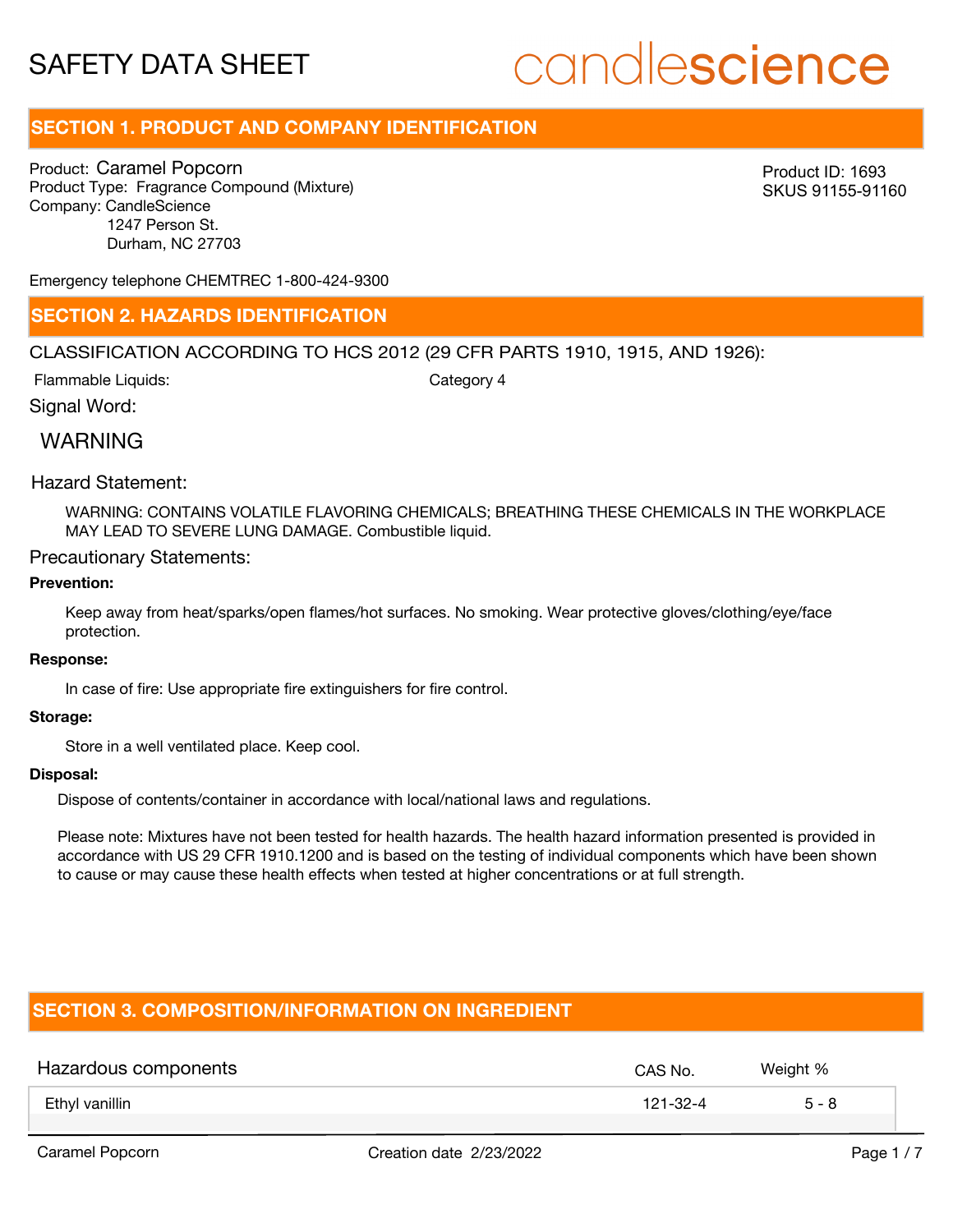# candlescience

| Vanillin                | 121-33-5       | $3 - 5$    |
|-------------------------|----------------|------------|
| Methyl cyclopentenolone | $80 - 71 - 7$  | $1 - 3$    |
| Ethyl maltol            | 4940-11-8      | $1 - 3$    |
| gamma-Undecalactone     | 104-67-6       | $1 - 3$    |
| Benzyl benzoate         | 120-51-4       | $\le$ <1   |
| Acetyl propionyl        | 600-14-6       | $\leq 0.5$ |
| Alcohol C-12            | $112 - 53 - 8$ | $\leq 0.5$ |
| dl-Limonene             | 138-86-3       | $\leq 0.5$ |
| Cinnamaldehyde          | 104-55-2       | $\leq 0.1$ |

# **SECTION 4. FIRST AID MEASURES**

### Inhalation:

In the event of exposure to vapors, immediately remove from the area to a fresh air environment. Individuals showing evidence of inhalation exposure should be taken to an uncontaminated area. Obtain medical advice immediately.

### Skin contact:

clothes. Wash skin with large volumes of water. If irritation persists, or any sign of tissue damage is apparent, obtain medical advice immediately. Remove contaminated

### Eye contact:

In the event of contact with the eyes, irrigate with water for at least 15 minutes; obtain medical advice if irritation persists.

### Ingestion:

In the event of accidental ingestion, rinse mouth with water. Give up to one tumbler (half pint) of milk or water. Obtain medical advise immediately. Do not induce vomiting.

### Most important symptoms:

N/A

Indication of immediate medical attention:

Treat symptomatically.

### General information:

As in all cases of potential poisoning, obtain medical advice immediately.

## **SECTION 5. FIREFIGHTING MEASURES**

### Suitable extinguishing media:

Foam, carbon dioxide, or dry chemical.

### Unsuitable extinguishing media:

Avoid use of water in extinguishing fires.

### Specific hazards:

During fire, gases hazardous to health may be formed. Do not allow run-off from fire fighting to enter drains or water courses.

Special fire fighting procedures: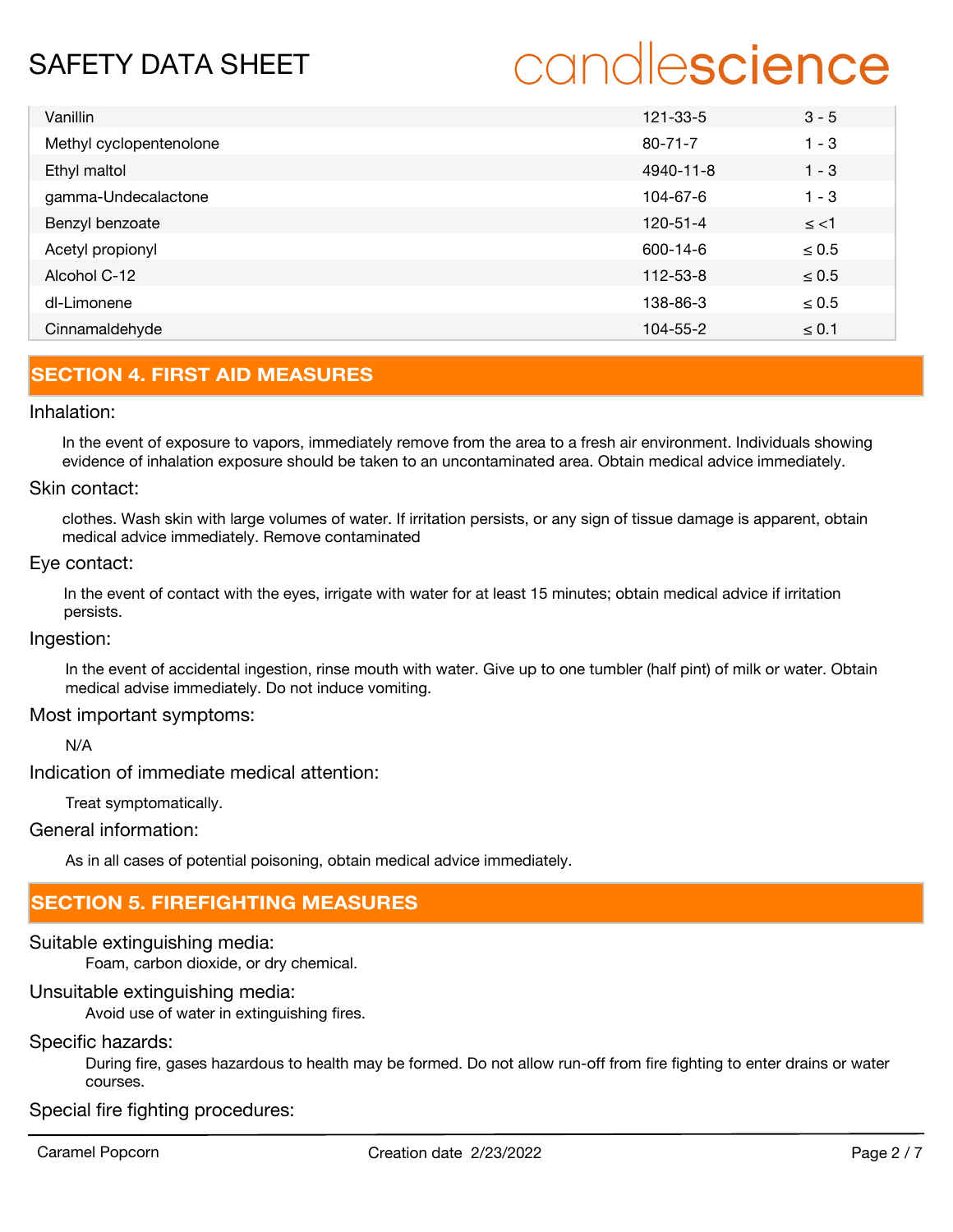# candlescience

Wear self-contained breathing apparatus for firefighting. Move containers from fire area if it can be done safely. Use water spray jet to protect personnel and to cool endangered containers.

### **SECTION 6. ACCIDENTAL RELEASE MEASURES**

### Personal precautions, protective equipment and emergency procedures:

Evacuate personnel to safe areas. Remove all sources of ignition. Ensure adequate ventilation. Keep people away from and upwind of spill/leak. Wear appropriate protective equipment and clothing during clean-up.

### Environmental precautions:

Do not allow to enter into soil/subsoil. Do not allow to enter into surface water or drains. Dispose of in accordance with local regulations. Local authorities should be advised if significant spillage cannot be contained.

### Methods and materials for containment and cleaning up:

Soak up with inert absorbent material (e.g. sand, silica gel, vermiculite). Keep in suitable and closed containers for disposal. Clean contaminated floors and objects thoroughly while observing environmental regulations.

## **SECTION 7. HANDLING AND STORAGE**

### Precautions for safe handling:

Avoid contact with skin and eyes. Avoid prolonged inhalation of vapors. Wash hands and other exposed areas with mild soap and water before eating, drinking or smoking and when leaving work. Handle in accordance with good industrial hygiene and safety practices.

### Conditions for safe storage, including any incompatibilities:

Store in tightly closed and upright container in a cool, dry, ventilated area. Store away from light, heat, and sources of ianition.

### **SECTION 8. EXPOSURE CONTROLS/PERSONAL PROTECTION**

### Exposure Guidelines:

US WEEL: Vanillin (CAS 121-33-5) TWA 10 mg/m<sup>3</sup>

### Appropriate Engineering Controls:

### **Ventilation:**

Use engineering controls to maintain airborne levels below exposure limit requirements or guidelines. If there are no applicable exposure limit requirements or guidelines, use only with adequate ventilation. Local exhaust ventilation may be necessary for some operations.

### Personal Protective Equipment:

### **Eye protection:**

Ensure that eyewash stations and safety showers are close to the workstation location. Chemical resistant goggles must be worn.

### **Hand protection:**

Wear chemical resistant gloves suitable for this material as determined by a hazard assessment. Gloves should be discarded and replaced if there is any indication of degradation or chemical breakthrough.

### **Skin and body protection:**

Wear protective clothing suitable for this material as determined by a hazard assessment.

### **Respiratory protection:**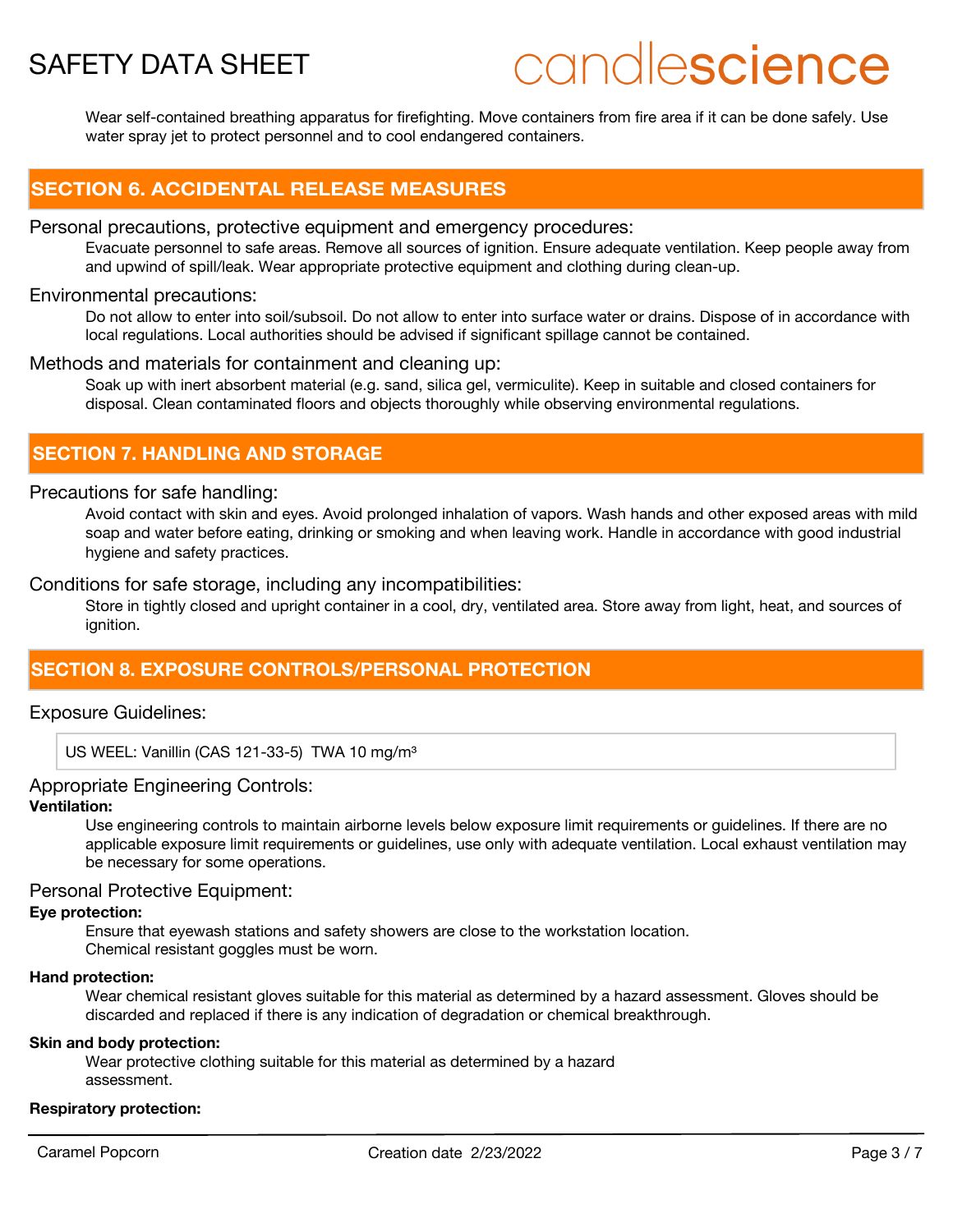# candlescience

Respiratory protection should be worn when workplace exposures exceed exposure limit requirements or guidelines. If there are no applicable exposure limits or guidelines, use an approved respirator where there is a potential for adverse effects, including but not limited to respiratory irritation or odor, where indicated or required by the exposure assessment. Selection of air-purifying or positive-pressure supplied air will depend on the results of the exposure assessment which includes an evaluation of the specific operations and the actual or potential airborne concentrations. The type of cartridge or filter to be used must be selected and approved for the chemical, class, or classes of chemicals likely to be encountered in the workplace. For emergency conditions, use an approved positive-pressure self-contained breathing apparatus.

### **General hygiene considerations:**

Handle in accordance with good industrial hygiene and safety practice. Remove contaminated clothing and protective equipment before entering eating areas. Wash hands before breaks and immediately after handling the product.

## **SECTION 9. PHYSICAL AND CHEMICAL PROPERTIES**

| Appearance:                                   | Liquid                       |  |  |
|-----------------------------------------------|------------------------------|--|--|
| Color:                                        | Pale yellow to yellow        |  |  |
| Odor:                                         | Characteristic               |  |  |
| Odor threshold:                               | N/A                          |  |  |
| pH:                                           | N/A                          |  |  |
| Melting point:                                | N/A                          |  |  |
| Boiling point:                                | $>40^{\circ}$ C              |  |  |
| Flashpoint:                                   | 92 °C<br>$\mathsf{P}$<br>198 |  |  |
| Evaporation Rate (Butyl Acetate $= 1$ ):      | N/A                          |  |  |
| Flammability (solid, gas):                    | N/A                          |  |  |
| Upper lower flammability or explosive limits: | N/A                          |  |  |
| Vapor density (Air=1):                        | 0.941-0.951                  |  |  |
| Vapor pressure:                               | 0.2                          |  |  |
| Specific gravity (H2O=1):                     | N/A                          |  |  |
| Solubility in water:                          | N/A                          |  |  |
| Solubility in other solvents:                 | N/A                          |  |  |
| Partition coefficient: n-octanol/water:       | N/A                          |  |  |
| Auto-ignition temperature:                    | N/A                          |  |  |
| Decomposition temperature:                    | N/A                          |  |  |
| Kinematic viscosity:                          | N/A                          |  |  |
| Dynamic viscosity:                            | N/A                          |  |  |
| Explosive properties:                         | N/A                          |  |  |
| Oxidizing properties:                         | N/A                          |  |  |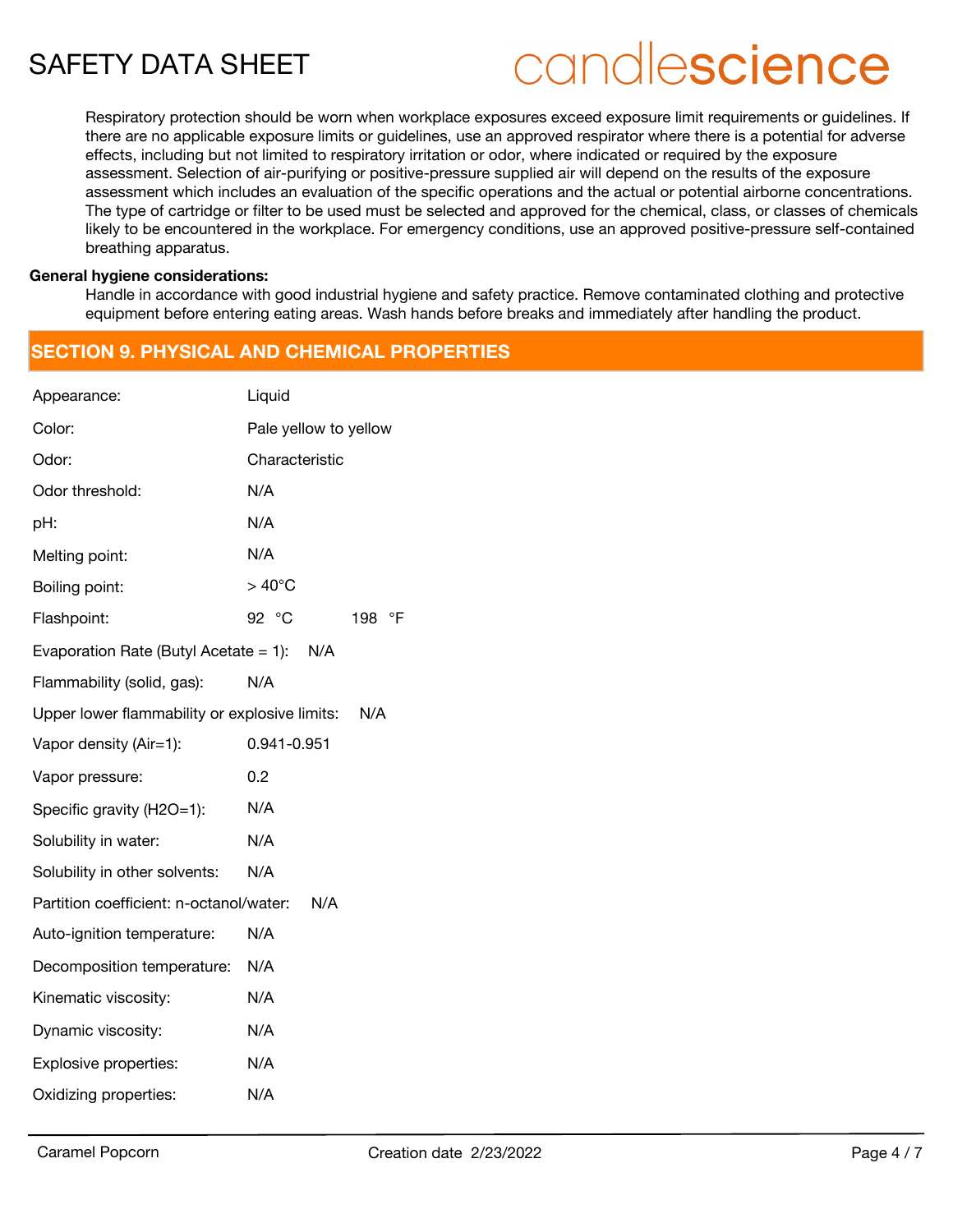# candlescience

Refractive index: N/A

# **SECTION 10. STABILITY AND REACTIVITY**

### **Chemical stability:**

The product is stable and non-reactive under normal conditions of use, storage and transport.

### **Possibility of hazardous reactions:**

Material is stable under normal conditions.

### **Conditions to avoid:**

Heat, flames and sparks. Temperature extremes and direct sunlight.

### **Incompatible materials:**

Strong oxidizing agents. Strong acids. Strong Bases.

### **Hazardous decomposition products:**

No hazardous decomposition products are known.

### **SECTION 11. TOXICOLOGICAL INFORMATION**

### **Acute oral toxicity:**

>2000 mg/kg

### **Acute dermal toxicity:**

N/A

### **Acute inhalation toxicity:**

N/A

### **Skin corrosion/irritation:**

N/A

**Serious eye damage/eye irritation:**

N/A

**Respiratory or skin sensitization:**

N/A

### **Mutagenicity:**

N/A

### **Reproductive toxicity:**

N/A

### **Carcinogenicity:**

N/A

Please note: Mixtures have not been tested for health hazards. The health hazard information presented is provided in accordance with US 29 CFR 1910.1200 and is based on the testing of individual components which have been shown to cause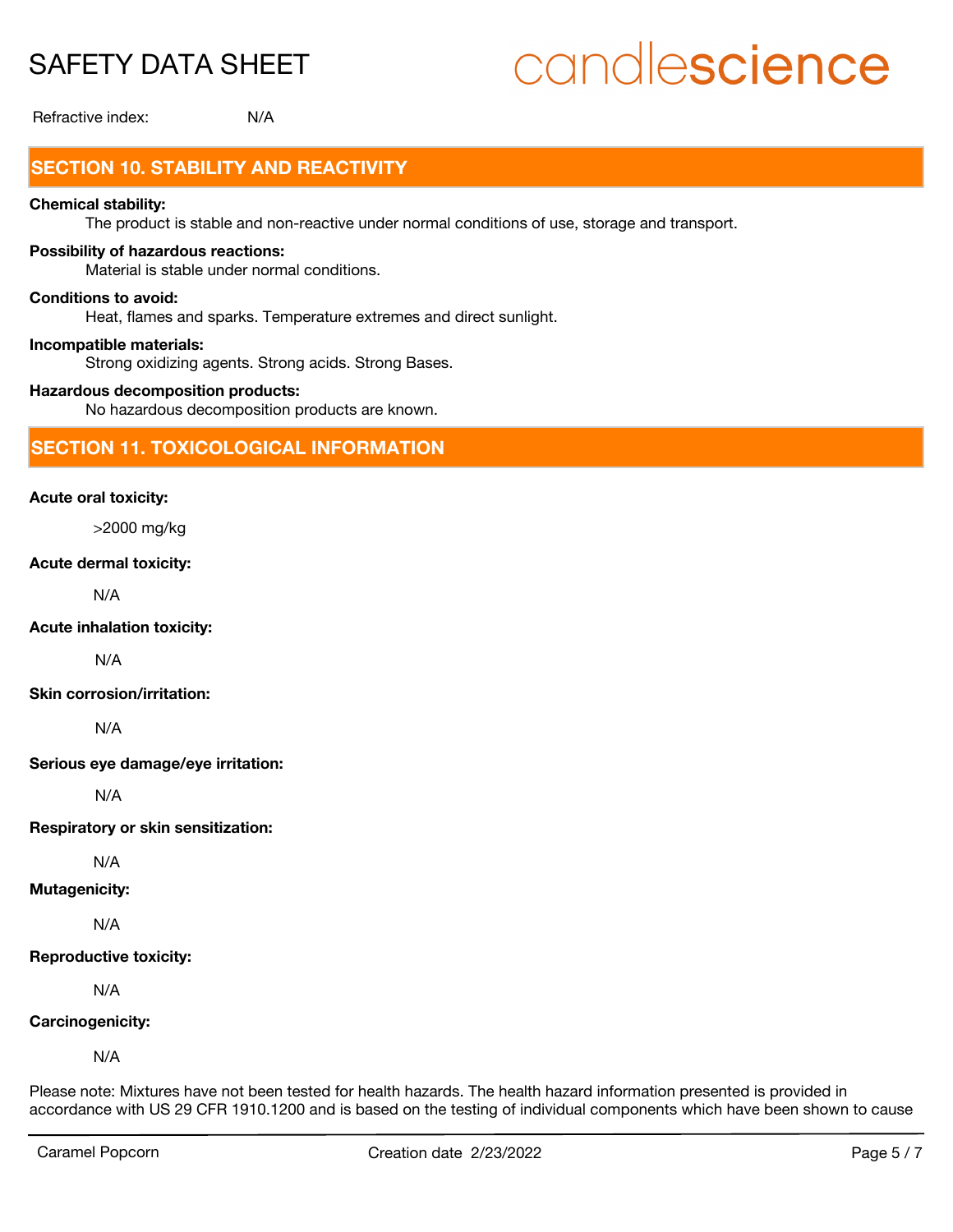# candlescience

or may cause these health effects when tested at higher concentrations or at full strength.

### **SECTION 12. ECOLOGICAL INFORMATION**

#### **Ecotoxicity:**

N/A

**Persistence and Degradability:**

N/A

### **Bioaccumulation:**

N/A

### **Other Adverse Effects:**

N/A

### **SECTION 13. DISPOSAL CONSIDERATIONS**

#### **Disposal instructions:**

Collect and reclaim or dispose in sealed containers at licensed waste disposal site. Do not allow this material to drain into sewers/water supplies. Do not contaminate ponds, waterways or ditches with chemical or used container. Dispose of contents/container in accordance with local/regional/national/international regulations.

#### **Local disposal regulations:**

Dispose in accordance with all applicable regulations.

#### **Hazardous waste code:**

The waste code should be assigned in discussion between the user, the producer and the waste disposal company.

### **Waste from residues/unused products:**

Dispose of in accordance with local regulations. Empty containers or liners may retain some product residues. This material and its container must be disposed of in a safe manner.

### **Contaminated packaging:**

Since emptied containers may retain product residue, follow label warnings even after container is emptied. Empty containers should be taken to an approved waste handling site for recycling or disposal.

# **SECTION 14. TRANSPORT INFORMATION**

| <b>IATA UN Number:</b>               | N/A                               |
|--------------------------------------|-----------------------------------|
| <b>IATA UN Proper Shipping Name:</b> | Not regulated as dangerous goods. |
| <b>IATA Transport Hazard Class:</b>  | N/A                               |
| <b>IATA Packing group:</b>           | N/A                               |
| <b>IATA Environmental Hazards:</b>   | N/A                               |
| <b>IATA ERG Codes:</b>               | N/A                               |
| <b>IATA Special Precautions:</b>     | N/A                               |
| <b>IATA Other Information:</b>       | N/A                               |
| <b>IMDG UN Number:</b>               | N/A                               |
| <b>IMDG UN Proper Shipping Name:</b> | Not regulated as dangerous goods. |
|                                      |                                   |